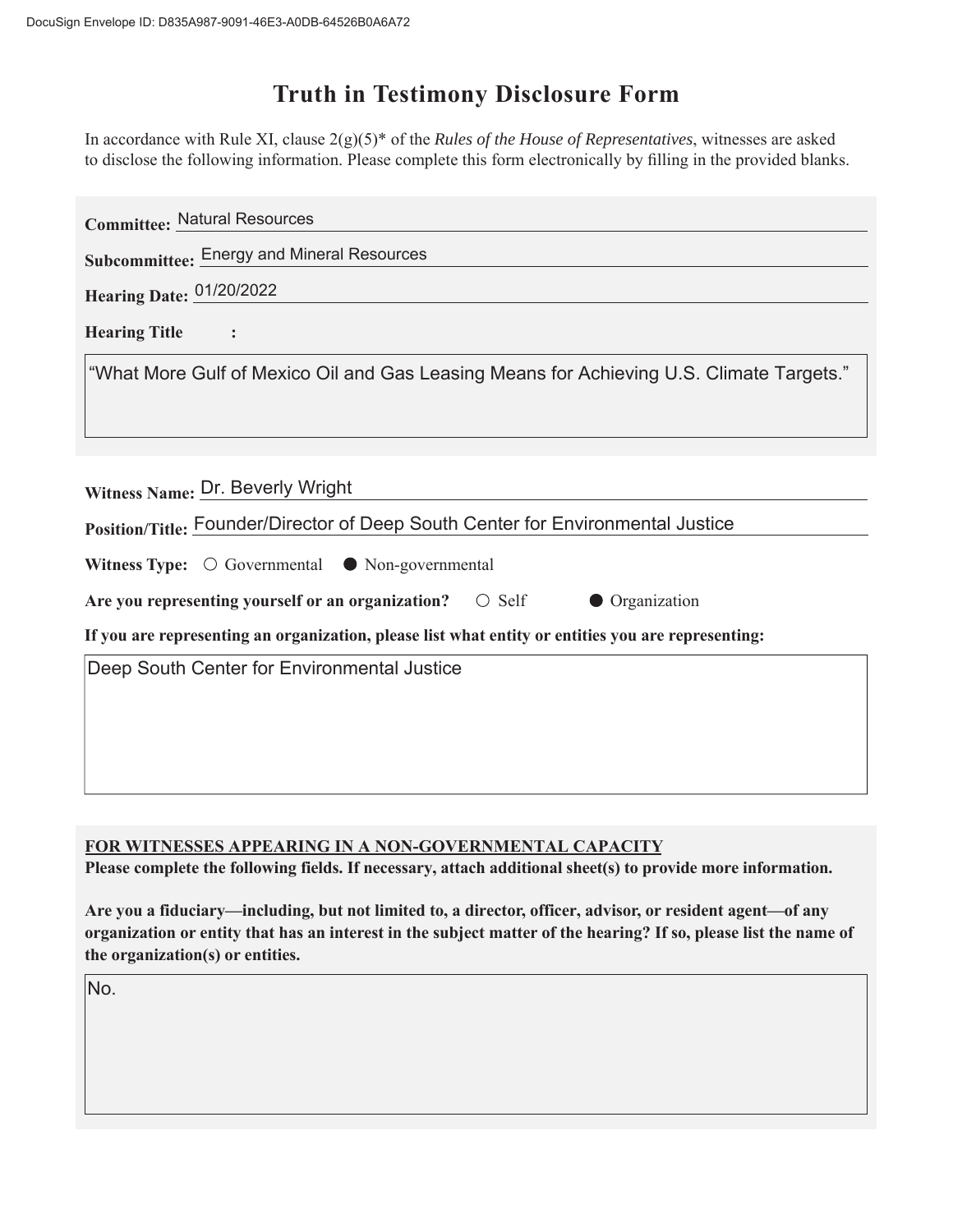Please list any federal grants or contracts (including subgrants or subcontracts) related to the hearing's subject matter that you, the organization(s) you represent, or entities for which you serve as a fiduciary have received in the past thirty-six months from the date of the hearing. Include the source and amount of each **grant or contract.** 

None

Please list any contracts, grants, or payments originating with a foreign government and related to the hearing's subject that you, the organization(s) you represent, or entities for which you serve as a fiduciary have received in the past thirty-six months from the date of the hearing. Include the amount and country **of origin of each contract or payment.** 

**None** 

## Please complete the following fields. If necessary, attach additional sheet(s) to provide more information.

 $\Box$  I have attached a written statement of proposed testimony.

 $\overline{I}$  I have attached my curriculum vitae or biography.

**\***Rule XI, clause 2(g)(5), of the U.S. House of Representatives provides:

(5)(A) Each committee shall, to the greatest extent practicable, require witnesses who appear before it to submit in advance written statements of proposed testimony and to limit their initial presentations to the committee to brief summaries thereof.

(B) In the case of a witness appearing in a non-governmental capacity, a written statement of proposed testimony shall include— (i) a curriculum vitae; (ii) a disclosure of any Federal grants or contracts, or contracts, grants, or payments originating with a foreign government, received during the past 36 months by the witness or by an entity represented by the witness and related to the subject matter of the hearing; and (iii) a disclosure of whether the witness is a fiduciary (including, but not limited to, a director, officer, advisor, or resident agent) of any organization or entity that has an interest in the subject matter of the hearing.

(C) The disclosure referred to in subdivision (B)(iii) shall include— (i) the amount and source of each Federal grant (or subgrant thereof) or contract (or subcontract thereof) related to the subject matter of the hearing; and (ii) the amount and country of origin of any payment or contract related to the subject matter of the hearing originating with a foreign government.

(D) Such statements, with appropriate redactions to protect the privacy or security of the witness, shall be made publicly available in electronic form 24 hours before the witness appears to the extent practicable, but not later than one day after the witness appears.

Natural Resources